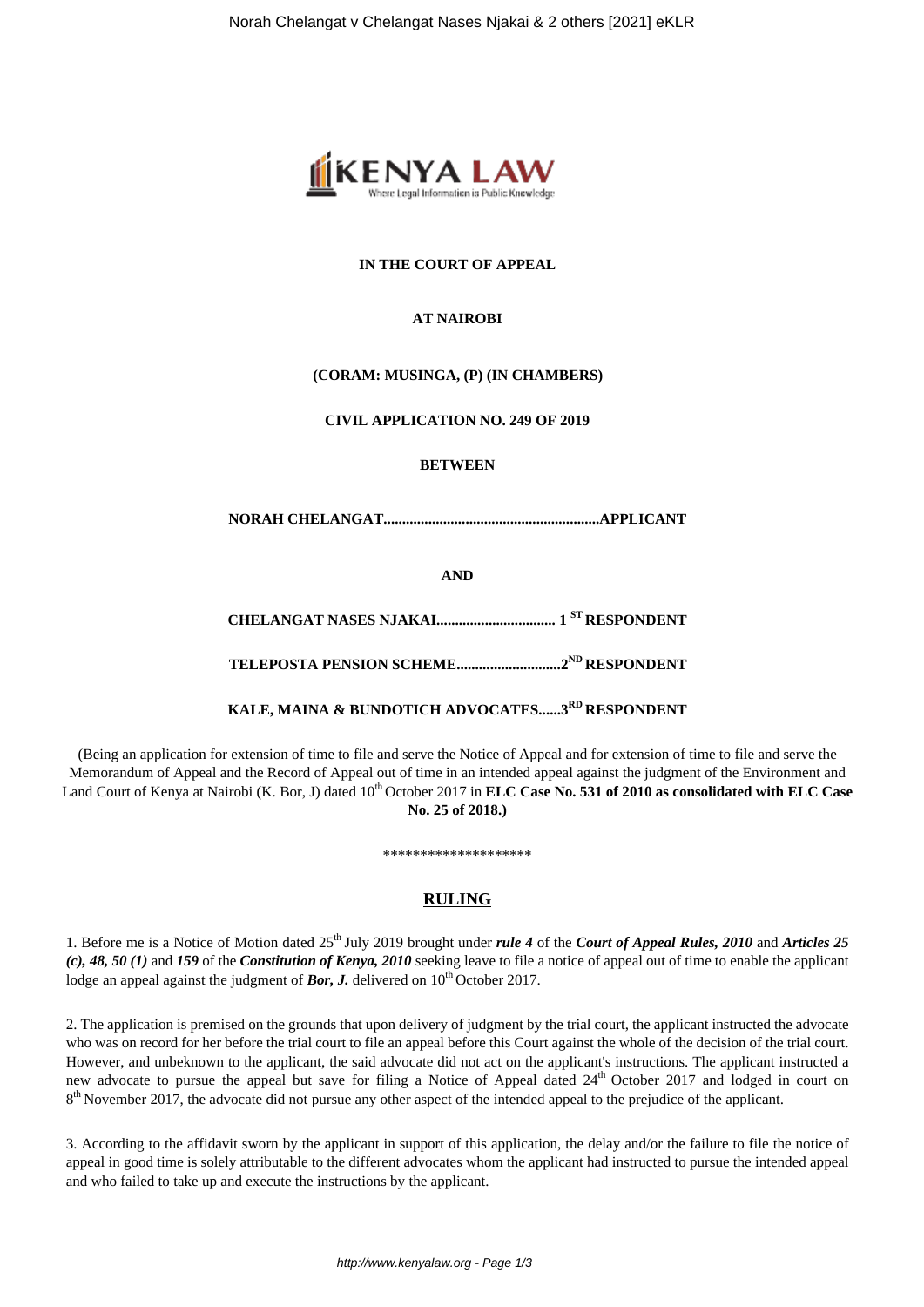4. The applicant believes that she has a meritorious appeal, and has filed a draft memorandum of appeal which sets out 11 grounds of appeal. The applicant has filed written submissions in which she urges the Court not to penalize her for the faults of her former advocates. She argues that it is in the interest of justice that she be given an opportunity to pursue her intended appeal so that substantive justice is achieved and that the respondents will not suffer any prejudice if the orders sought are granted.

5. The application was not opposed as there was no replying affidavit from any of the respondents. The  $2<sup>nd</sup>$  respondent indicated to this Court that it would not be opposing the instant application.

6. I have considered the application, the grounds in support thereof, the submissions as well as the law. The principles upon which this Court determines an application for extension of time under rule 4 are well settled. The Court considers the length of the delay; the reason for the delay; the chances of success of the intended appeal; and the degree of prejudice that would be occasioned to the respondent if the application is granted. See *Leo Sila Mutiso v Rose Hellen Wangari [1999] 2EA 231; Fakir Mohammed v Joseph Mugambi & 2 others [2005] eKLR*; and *Muringa Company Ltd v Archdiocese of Nairobi Registered Trustees, Civil Application No. 190 of 2019*.

7. In **Njuguna v Magichu & 73 Others [2003] KLR 507**, *Waki J.A* expressed himself thus:

#### **"The discretion exercisable under Rule 4 of this Court's Rules is unfettered. The main concern of the Court is to do justice between the parties. Nevertheless, discretion has to be exercised judicially, that is on sound factual and legal basis."**

8. There is definitely inordinate delay in bringing this application. However, I believe that the applicant has explained the reason for the delay in her affidavit and I find her explanation plausible. If the various advocates appointed by the applicant had acted on her instructions or in the alternative if they had communicated to her their inability to take up or act on her instructions to finality, then I believe the applicant could have taken the requisite steps to remedy the situation as indeed she is attempting now through the instant application.

9. Taking from the above, it is my view that it would not only be unfair but also unjust to pin the responsibility on the applicant for non-compliance with the Rules of this Court and use this as the basis for withholding the exercise of discretion in her favour. The Court has on several occasions declined to visit the wrongs committed by advocates on innocent clients where it is sufficiently demonstrated that the client was not to blame. See *Lee G. Muthoga v Habib Zurich Finance (K) Ltd & Another, Civil Application No. Nai 236 of 2009*; and *CFC Stanbic Limited v John Maina Githaiga & Another [2013] eKLR*.

10. On the aspect of the chances of success of the intended appeal, it is not my role at this stage to determine definitively the merits of the intended appeal. That is the duty of the full court when it is ultimately presented with the intended appeal. In this regard I am guided by the case of *Athuman Nusura Juma v Afwa Mohamed Ramadhan* **[2016] eKLR** where this Court stated as follows:

**"This Court has been careful to ensure that whether the intended appeal has merits or not is not an issue determined with finality by a single judge. That is why in virtually all its decisions on the considerations upon which discretion to extend time is exercised, the Court has prefixed the consideration whether the intended appeal has chances of success with the word "possibly. "**

11. Having perused the impugned judgment and the grounds raised in the applicant's draft memorandum of appeal, it is my opinion that the applicant raises bona fide issues for determination by way of appeal, effectively meaning that the applicant has an arguable appeal.

12. On the issue of the degree of prejudice to be occasioned on the respondent if the application is allowed, the applicant argues that the respondents will not suffer any prejudice. I disagree. The parties herein have been litigating for over 10 years now and it is definitely in the interest of parties and more so the 1<sup>st</sup> respondent that these legal proceedings come to an end. On the other hand, the applicant is exercising her constitutional right of appeal, having been dissatisfied with the judgment of the trial court.

13. The applicant argues that she and her family have lived on the suit property for over 36 years and that they do not have any other place to call home; and that the 1<sup>st</sup> respondent has never at any time had possession of the suit property.